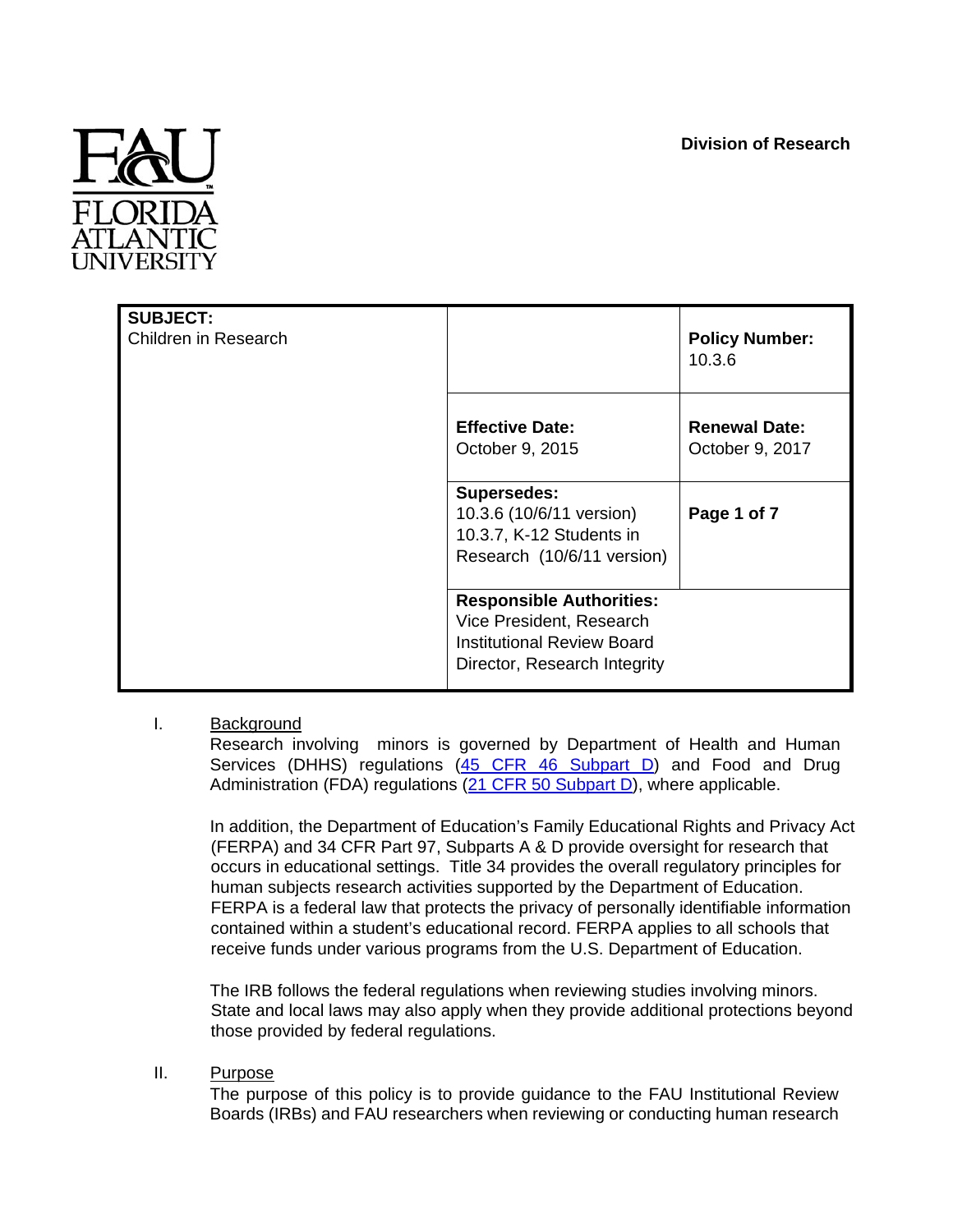activities that involve children (from infancy to teenage years, up to the age of 17) as research participants.

Page 1 of 7

# III. General Statement

Minors are considered a vulnerable research population because their intellectual and emotional capacities are still under development and thus are limited. Minors are not legally able to give valid consent to participate in research. Special procedures and considerations are, therefore, required by the federal regulations for the review of research involving minors.

For purposes of this policy, "children" and "minors" can be considered synonymous.

# IV. Policy

# **Consent**

- Consent must be obtained from a parent or legal guardian if the research involves children under the age of 18 unless the individuals are legally emancipated or the IRB waives the requirement. Consent forms must take into account that parents and children often come from diverse educational backgrounds; therefore they should be written succinctly in simple, understandable language and translated into other languages as appropriate.
- As part of its review, the IRB will determine whether the consent can be signed by one parent if the research is not greater than minimal risk or greater than minimal risk but presents the prospect of direct benefit to individual subjects. For all other risk categories of research, the IRB will require the permission (and signature) of both parents unless one parent is not reasonably available, deceased, unknown, legally incompetent, or when only one parent has legal responsibility for the care and custody of the child.
- The IRB may waive the requirement for parent/guardian permission *only in non-FDA regulated studies* if the following conditions are met: a) The research involves no more than minimal risk to the subjects; b) The waiver or alteration will not adversely affect the rights and welfare of the subjects; c) The research could not practicably be carried out without the waiver or alteration; and d) Whenever appropriate, the subjects will be provided with additional pertinent information (e.g., a general notice or letter) after participation. [45 CFR 46.117(d)].
- The IRB may also waive the requirement for parental permission if it determines that a research protocol is designed for conditions or for a child population for which parental or guardian permission is not a reasonable requirement to protect the child (*for example, neglected or abused children*), provided there is an appropriate mechanism substituted for protecting the children who participate in the research, and that the waiver is consistent with federal, state, or local law. The choice of an appropriate mechanism will depend upon the nature and purpose of the activities described in the protocol, the risk and anticipated benefit to the children, and their age, maturity, status, and condition [45 CFR 46.408(c)].
- The IRB will only approve "passive consent" if the federal criteria for waiving informed consent have been met. [Refer to Policy 10.3.11- Waiver of Informed **Consent**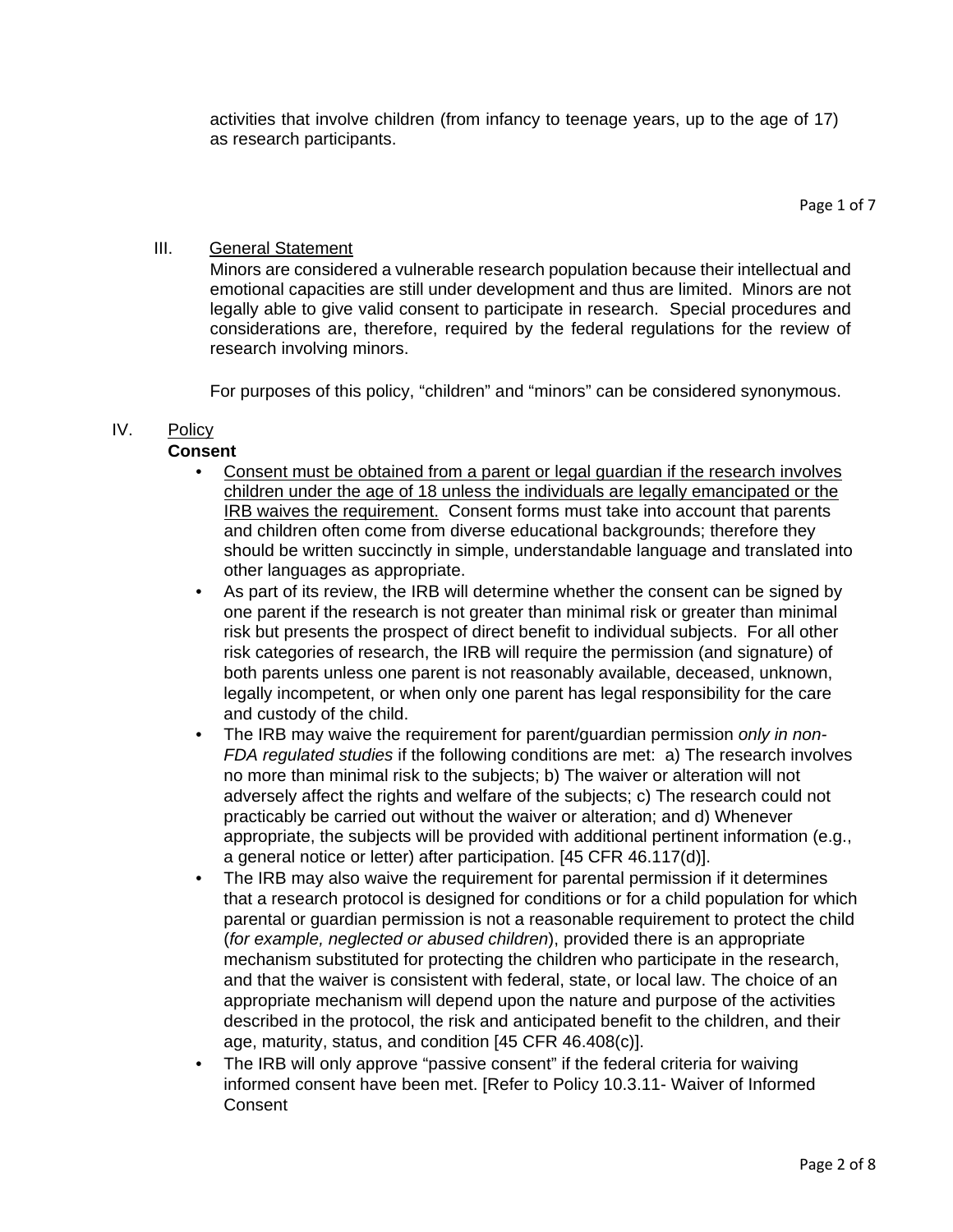[http://www.fau.edu/research/docs/policies/research](http://www.fau.edu/research/docs/policies/research-integrity/10.3.11_waiver_informed_consent_final.pdf)[integrity/10.3.11\\_waiver\\_informed\\_consent\\_final.pdf](http://www.fau.edu/research/docs/policies/research-integrity/10.3.11_waiver_informed_consent_final.pdf)

"Passive Consent" has been used in school based research in response to the challenges of securing prior written permission from parents. The process involves notifying parents that research will take place and giving them the opportunity to state they do not want their children to participate. However, passive consent is not equivalent to "informed consent." Sending notice does not mean the notice has been received or understood.

Therefore, passive consent is strongly disfavored unless justified.

- Under Florida law, a temporary custodian/guardian may not consent to a child's participation in research. Permission must be sought from the parent or legal guardian of the child except where a court order authorizes participation of the child in a specific, named research project [Florida Statute §751.01], or that guardian has been named a permanent guardian of the child as defined in Florida Statute 39.01(55).
- The IRB may consider some individuals under the age of 18 to be "emancipated," "in accordance with state law." In these cases, parental permission may be waived upon request. For example, married minors do not need parental permission for participation in research [Florida Statue §743.01].
- Pregnant minors do not need parental permission to participate in research related to the pregnancy or the fetus [Florida Statute §743.065]. Similarly, minors who are mothers do not need parental permission to participate in research related to their child.

#### **Assent**

- In general, minor participants who are 7 years of age or older should be involved in the decision to participate in a research project unless the requirement for assent is waived by the IRB. (See Waiver of Informed Consent policy 10.3.11 for criteria.)
- Documentation of assent is required for participants between the ages of 7--17 unless justified by the researchers and the requirement is waived by the IRB. The document should be a *simplified* version of the elements of informed consent at a level appropriate to the child's age, maturity and condition. Children should also be informed that their parent's consent is also being sought, and the parent can have their research information provided to them or withdrawn from the research records (if identifiable).

# **School-Based Research**

In some research situations, involvement of minor students is integral to a research protocol, particularly research on teaching methods, curricula and other areas related to the scholarship of teaching and learning. Given the unique dynamic of the student-teacher relationship, care should be taken to eliminate or reduce the risk that students may be unduly influenced or coerced to participate in research, and to minimize students' perception that not participating in research will negatively affect their relationship with the researcher or teacher. As such the following principles apply:

- 1. Recruitment of minor students must be done in a non-coercive manner, such as a general announcement, central posting or a letter to parents.
- 2. Consent and assent procedures should clearly distinguish between which activities are specifically for the research, and which are part of normal class instruction.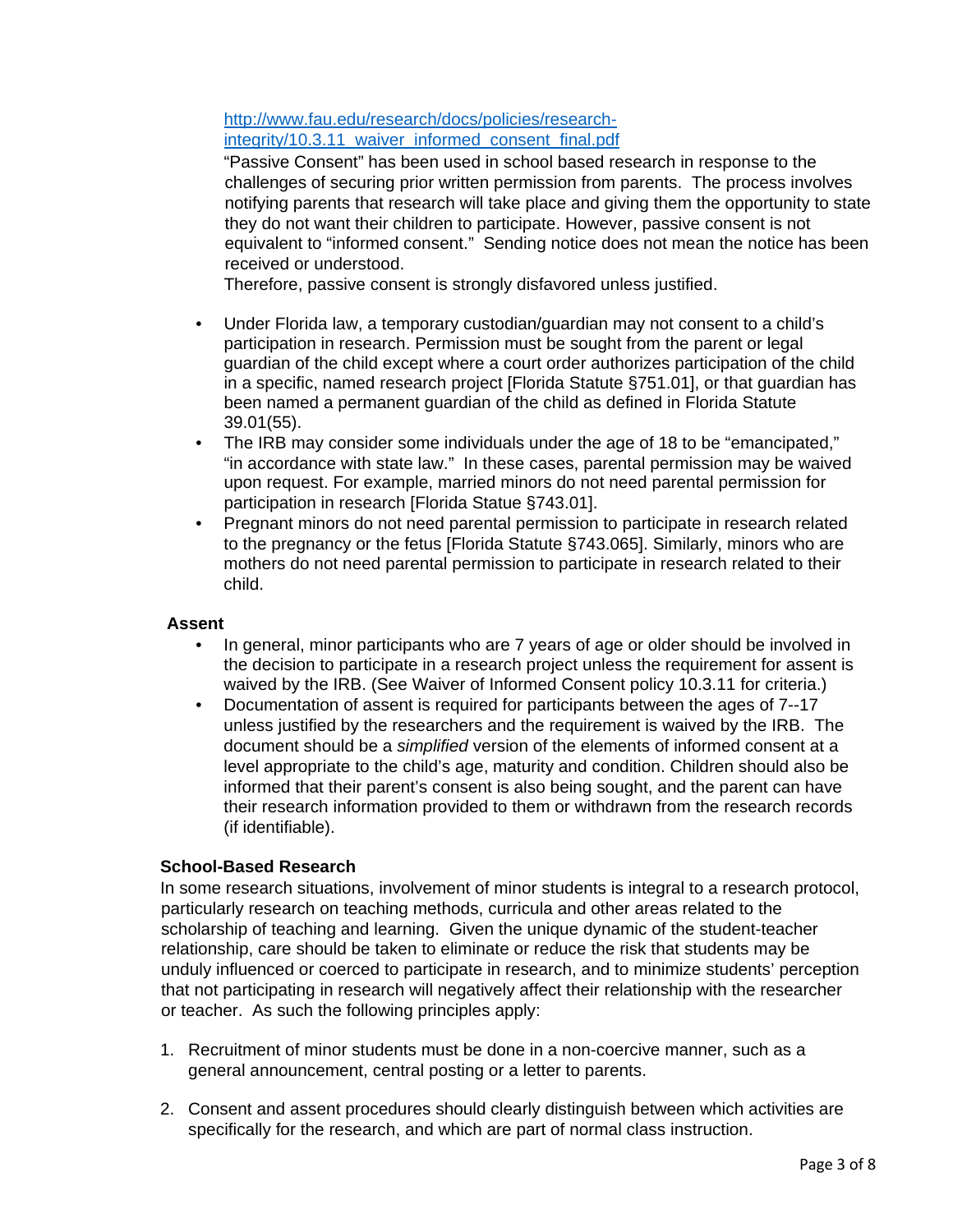- 3. Special care must be taken to minimize the perception of coercion when the researcher has the dual role of also being the teacher of the class in which research is conducted (see procedures below).
- 4. Generally researchers may not access classroom performance evaluations, grades, or information in a student's records without prior written permission from a parent/guardian or the student's authorized legal representative, and adherence to the institution's FERPA policies.
- 5. When extra credit is to be given to students who participate in research, students who choose not to participate in the research must be given other options for extra credit that are comparable in terms of time, effort and educational benefit as the research. If extra credit is offered, it is favorable to still give credit if the child minor withdraws, unless the student withdraws immediately or there is evidence of bad faith on the part of the student.
- 6. Whenever possible, researchers should refrain from data collection during regular class meetings. If study participation consumes a significant portion of a class, loss of instructional time for both participants and non-participants may be considered a risk or a loss of benefits. Also, when research participation is expected during the same class session at which recruitment occurs, students may be unduly influenced to take part due to peer pressure, perceived stigma from not participating, or a sense of having otherwise wasted time by attending that day's class.
- 7. Since there are risks of breach of confidentiality in the close environment of the school setting, special attention should be given to disclosure of these risks in the consent process, and developing procedures for collecting, handling, and protecting research data in a manner that minimizes the risk of breach of confidentiality. Additionally, if the research project involves collection of data from a group, or the group is audio- or videotaped, each student's assent is necessary for the use of that data in the research. If one student does not assent, data may be used only if the non-assenting student's data can be effectively excluded.
- 8. If the researcher has the dual role of also being the teacher/instructor of the class in which research is conducted, the researcher/teacher should arrange to have the data collected in a manner that is objective and non-coercive to the subjects involved (e.g., data collected by an independent third party, providing students with the name of a neutral third party to contact should they feel coerced, etc.).

# **Wards of the State**

• For research involving minors who are wards of the state (e.g., foster children) or any other agency, institution, or entity, the IRB may permit them to be included in research that is greater than minimal risk (45 CFR §46.406 or §46.407) *only if* the research is: (1) Related to their status as wards; or (2) Conducted in schools, camps, hospitals, institutions, or similar settings in which the majority of children involved as subjects are not wards.

In these cases, the IRB must require appointment of an advocate for each child who is a ward, in addition to any other individual acting on behalf of the child as guardian or *in loco parentis (*in place of the parents). One individual may serve as advocate for more than one child. The advocate shall be an individual who has the background and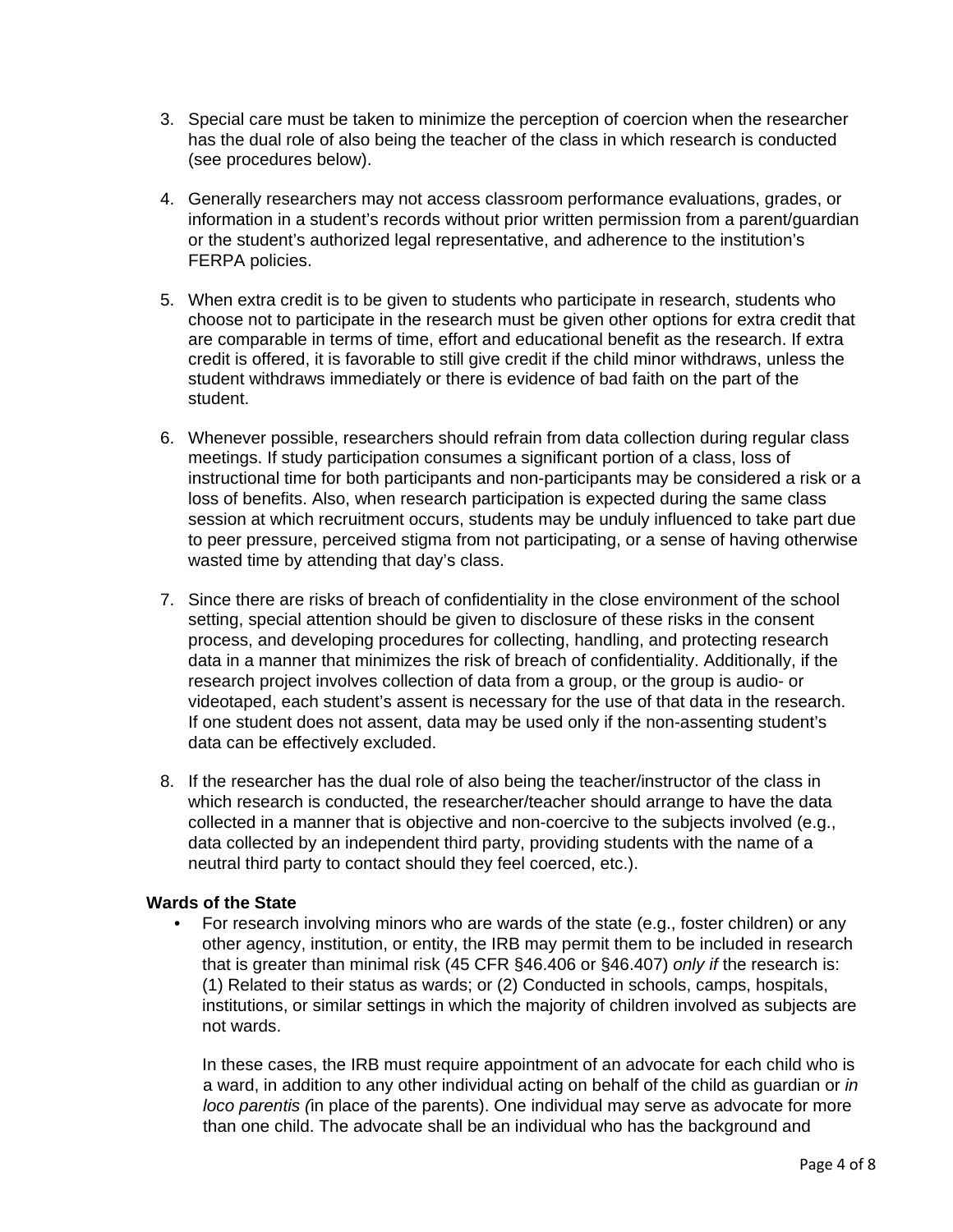experience to act in, and agrees to act in, the best interests of the child for the duration of the child's participation in the research and who is not associated in any way (except in the role as advocate or member of the IRB) with the research, the investigator(s), or the guardian organization (45 CFR §46.409).

#### **Clinical Trials**

• Under Florida law, a patient has the right to know if medical treatment is for purposes of experimental research and to consent prior to participation in experimental research (§381.026, Florida Statutes). In the case of a child minor, the parent or natural guardian can consent to the minor's participation in experimental research. In the absence of a natural parent/guardian, permission must be sought from other means, such as the

courts or a relevant legal guardian.

• If the research involves procedures that are greater than minimal risk research with no direct benefit to the participant, the IRB will require the permission of both parents unless one parent is not reasonably available, deceased, unknown, legally incompetent, or when only one parent has legal responsibility for the care and custody of the child.

# **V.** Definitions

**Assent:** A child's affirmative agreement (e.g., saying 'yes' or non-verbally expressing agreement / yes) to participate in research.

#### **Child:**

*DHHS regulations* define children as persons who have not attained the legal age for consent to treatments or procedures involved in the research, under the applicable law of the jurisdiction in which the research will be conducted [45 CFR 46.402 (a)].

*FDA regulations* define children as persons who have not attained the legal age for consent to treatments or procedures involved in clinical investigations, under the applicable law of the jurisdiction in which the clinical investigation will be conducted [21 CFR 50.3(o)].

*The State of Florida* Statute §39.01(12) defines "child" or "youth" as any unmarried person under the age of 18 years who has not been emancipated by order of the court. In research conducted in other States or territories, the legal definition of children will be determined by reference to the law of that state or territory.

# **Emancipated Minor:**

A child is considered "emancipated" and therefore able to give consent on behalf of him/herself in the State of Florida if the child is or has been married (Section 743.01, Fla. Stat.) or was emancipated under a court action (Section 743.015, Fla. Stat.).

# **Guardian:**

DHHS regulations define guardian as an individual who is authorized under applicable State or local law to consent on behalf of a child to general medical care. [45 CFR 46.402(e)].FDA regulations define guardian as an individual who is authorized under applicable State or local law to consent on behalf of a child to general medical care, when general medical care includes participation in research [21 CFR 50.3(s)].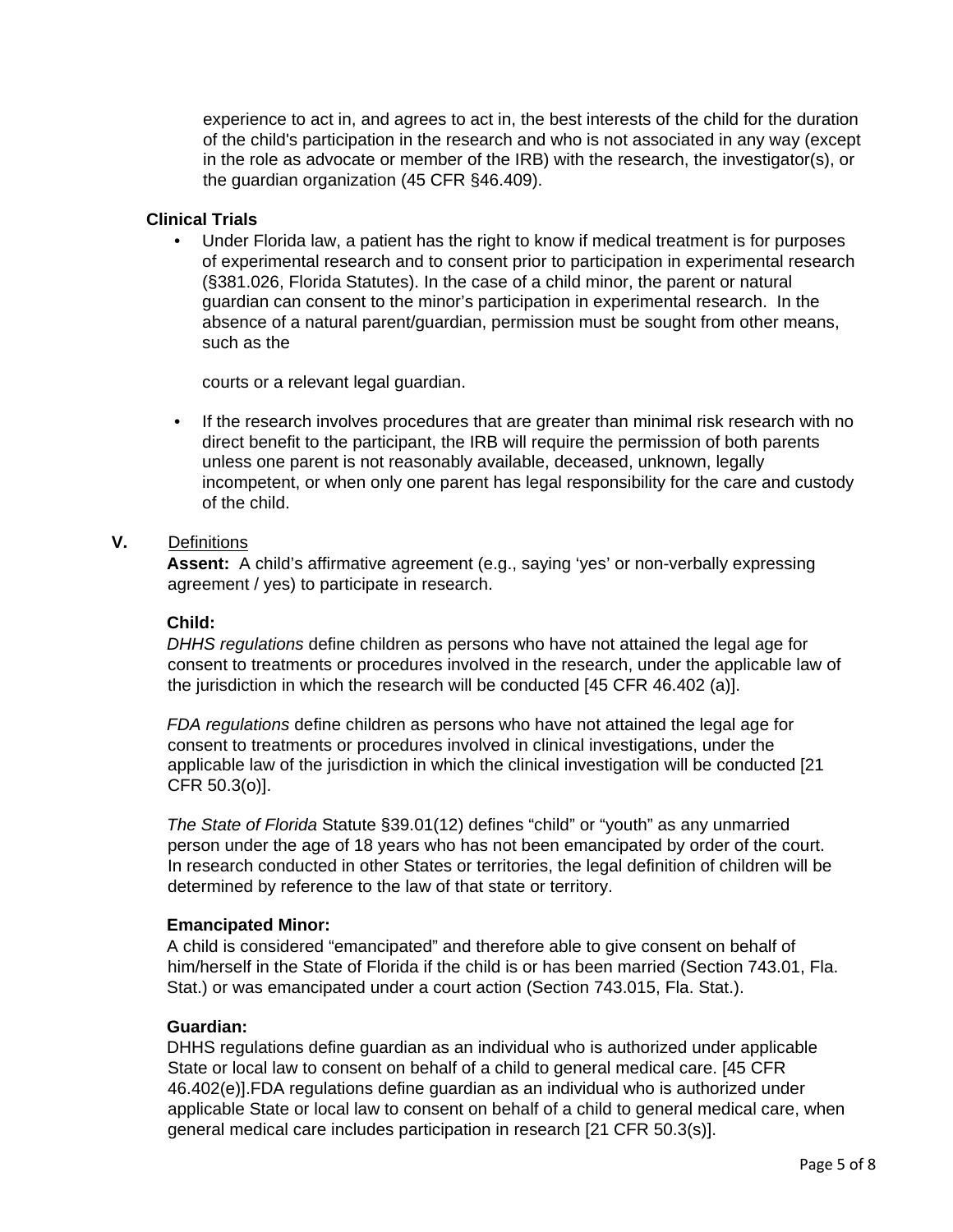Florida law defines guardian as follows:

*Guardian*: a person who has been appointed by the court to act on behalf of a ward's person or property or both.

*Permanent guardian:* The relative or other adult in a permanent guardianship of a dependent child under FS§39.6221 [Florida Statute §39.01(54)]. "Permanent guardianship of a dependent child" means a legal relationship that a court creates between a child and a relative or other adult approved by the court which is intended to be permanent and selfsustaining through the transfer of parental rights with respect to the child relating to protection, education, care and control of the person, custody of the person, and decision making on behalf of the child. *This is distinct from temporary legal custody defined below. Temporary legal custody:* The relationship that a court creates between a child and an adult relative of the child, legal custodian, agency, or other person approved by the court until a more permanent arrangement is ordered. Temporary legal custody gives the custodian of the child the right to have temporary physical custody of the child and the right and duty to protect, nurture, guide, and discipline the child and to provide the child with food, shelter, and education, and ordinary medical, dental, psychiatric, and psychological care, unless these rights and duties are otherwise enlarged or limited by the court order establishing the temporary legal custody relationship. Florida law allows a state agency or institution to serve as guardian of a child and in this circumstance the child will be considered a *"ward of the state."*

In research conducted in other states or territories, the legal definition of guardian will be determined by reference to the law of that state or territory.

**Legal Age of Consent:** The State of Florida recognizes the legal age of consent as 18 years of age [Florida Statute §743.07]. In other States or territories, the legal age of consent will be determined by reference to the law of that state or territory.

**Minor:** Under Florida law, any person who has not attained the age of 18 years.

Parent: a child's biological or adoptive parent [45 CFR 46.402 (d); 21 CFR 50.3 (p)]. Biological or adoptive parents are the child's natural guardians, which means they can exercise all the legal rights and powers for the minor.

**PI:** Principal Investigator

**Ward:** a child, who is placed in the legal custody of the State or other agency, institution, or entity, consistent with applicable Federal, State, or local law [21 CFR 50.3 (q)]. In the State of Florida, a ward is defined as person for whom a guardian has been appointed [Florida Statute 744.102(22)].

#### VI. Accountability

# **The Principal Investigator (PI) will be responsible for:**

- Identifying and documenting procedures to determine how and when parental permission and child assent will be obtained, or requesting a waiver of parental permission, or child assent, with appropriate justification;
- Ensuring that appropriate steps are taken to identify and document when a potential research participant is either a) a ward of the state or b) has a temporary guardian; consulting with the appropriate agency or entity to determine if legally authorized informed consent can be obtained;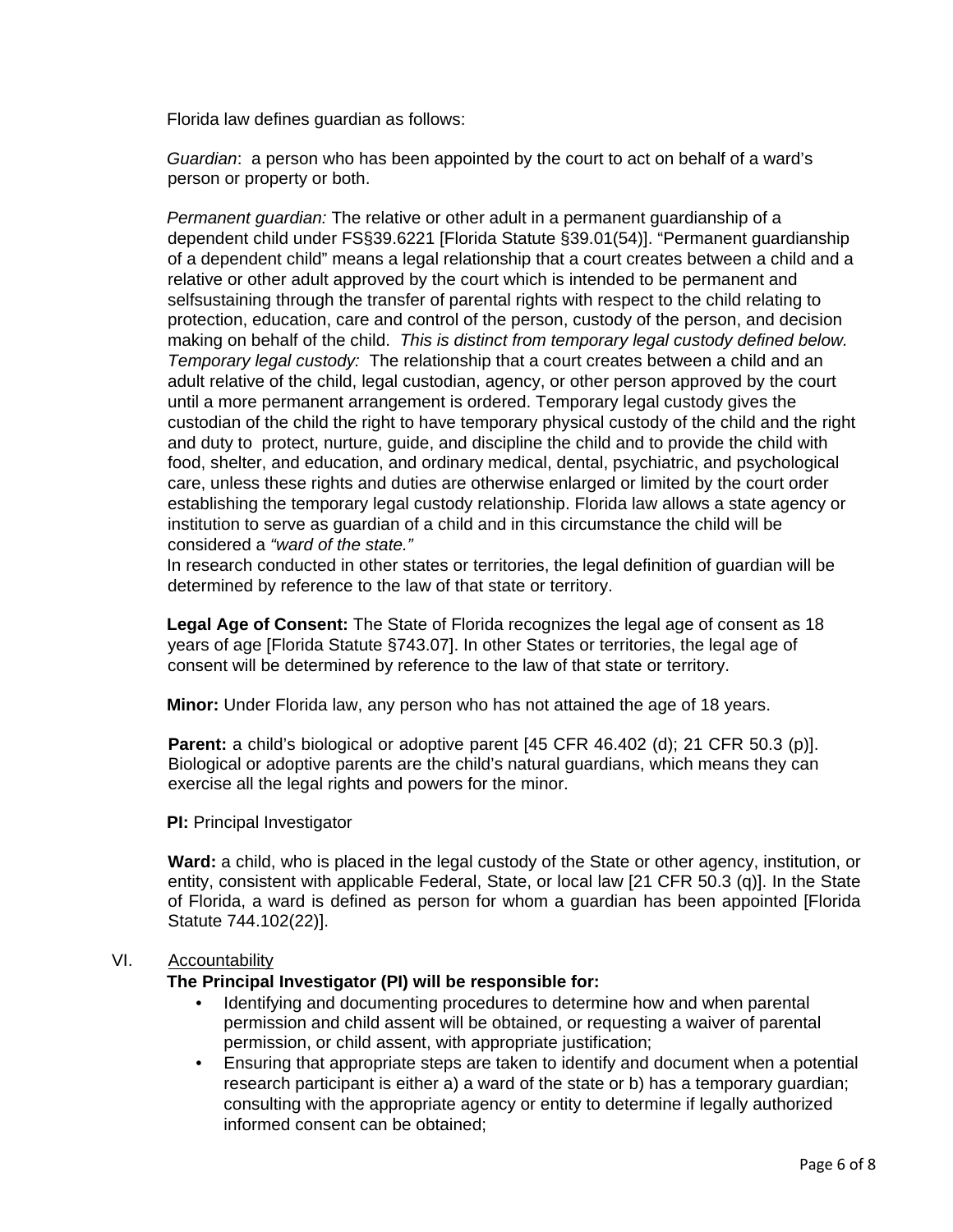• In the case of greater than minimal risk research, developing procedures to identify whether one, or both parents, can consent to their child's participation in research.

# **The Institutional Review Board (IRB) will be responsible for:**

- Upholding this policy when reviewing protocols involving children as research participants.
- Determining the appropriate risk category for research protocols involving children in accordance with applicable federal regulations.

# **The Research Integrity (RI) office will be responsible for:**

- Assuring there is representation of those with appropriate specialties involving children when reviewing human research activities involving children.
- Assigning protocols involving children to those Board members with appropriate expertise when administering IRB application submissions involving children.

# VII. Procedures

- When preparing an IRB submission that involves minors as research participants, describe in the research protocol what special considerations will be utilized to recruit this population, balance risks and benefits, and ensure proper consent/assent procedures and documentation have been met. *If applicable*, the PI should also take into account the added risks and administrative procedures that accompany research with wards, children with developmental disabilities, and juveniles in the criminal justice system.
- Prepare and submit the appropriate parental consent and assent forms, ensuring that both are written in language that is simple and non-technical. For parents, the consent should be written at an eighth grade level. For children, the assent should be written at an age appropriate level.
- **If requesting a waiver of child assent, waiver of documented child assent, or waiver of parental permission, a request for waiver should be included in the IRB submission** that meets the guidelines of the federal regulations (see Waiver of Informed Consent policy) and describes the alternate communication mechanisms that will be used (e.g., assent script, debriefing document, or other measures).
- If the research will involve minors in their educational setting, coordinate as appropriate with the school principal and/or School District Offices about their specific processes for approving research protocols involving their students. *Note:*  some local school districts require FAU's IRB approval before issuing approval to enter their schools. In these circumstances, the FAU IRB can grant approval without the school district approval letter, but the PI must provide a written assurance to the IRB that a school district approval letter will be submitted once it is obtained.
- Consult Research Integrity or the Division of Research's General Counsel if assistance is required in implementing these policies and procedures.

# VIII. Policy Renewal Date October

9, 2017

IX. References 45 CFR 46 Subparts A and D